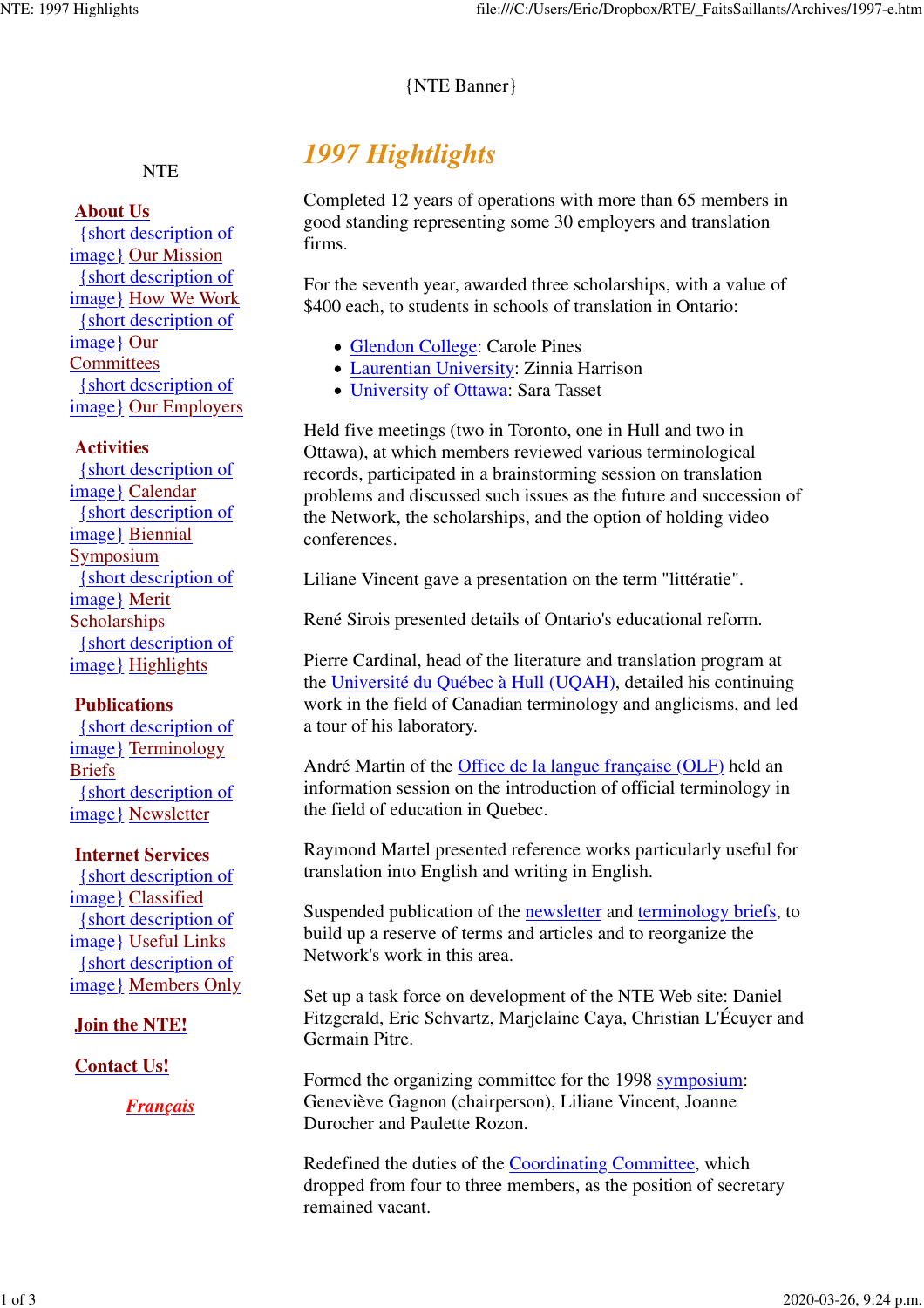In December, set up an interim terminology committee consisting of Joanne Durocher, Paulette Rozon, Constance Tolszczuck and Liliane Vincent, to clear up the backlog of final terminology briefs.

Completed second year of operation of the Network's listserv, Lnorte, moderated by Eric Schvartz of the Council of Ministers of Education, Canada (CMEC)in Toronto.

Completed second year of operation of the Web site set up and hosted by the Centre international pour le développement de l'inforoute en français (CIDIF).

Raymond Martel, past NTE President, produced a new guide for organizing Network meetings.

Produced a supplement to the NTE brochure to announce suspension of publication of the terminology briefs and newsletter, as well as the existence of "lnorte" and the Web site.

Set up an information booth at events organized by the Ordre des traducteurs et interprètes agréés du Québec (OTIAQ) and the Association of Translators and Interpreters of Ontario (ATIO), in Hull, and by ATIO in Toronto and Sudbury, to celebrate International Translation Day

### **Terms underway:**

Louise Caron, Treasurer Daniel Fitzgerald, Reviser Joanne Durocher, Word Bank René Sirois, Editor, Newsletter

### **New terms:**

Michèle Lejars, President Marjelaine Caya, Vice-President Denis Perreault, Reviser Johanne Gianniotis, Reviser

### **Terms ended:**

Blandine Stringer, Vice-President and Acting President Constance Tolszczuk, Reviser Marjelaine Caya, Secretary Michèle Lejars, Reviser

### **Vacant position:**

Secretary \*

### **Special responsibilities:**

Annick Trudel, Elections Cécile Renaud, Scholarships Monique Hurtubise, Speaker Recruiting Daniel Fitzgerald, Web Site Team